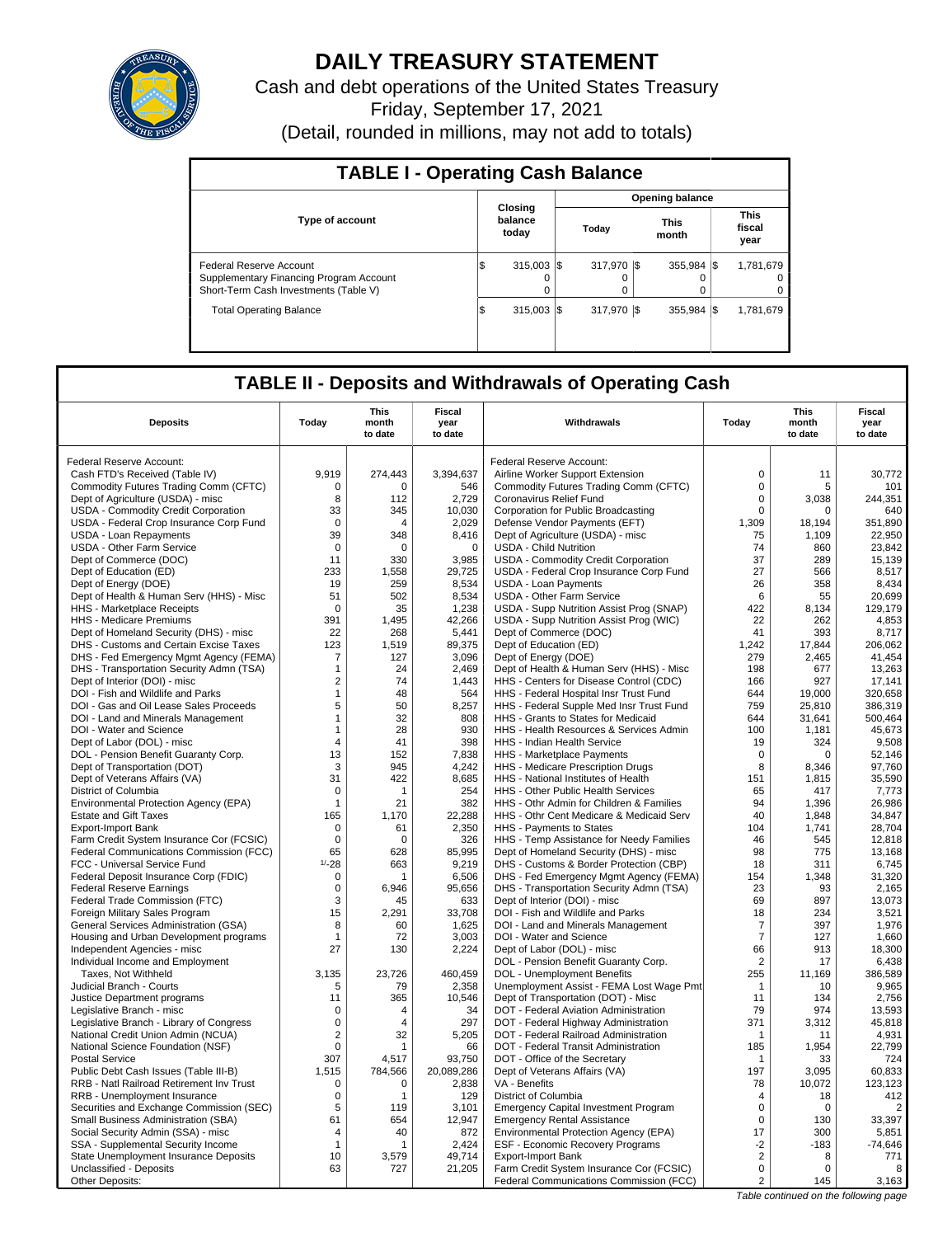|                                                                        |             |                                   |                                  | <b>TABLE II cont. - Deposits and Withdrawals of Operating Cash</b>        |                            |                                   |                                  |
|------------------------------------------------------------------------|-------------|-----------------------------------|----------------------------------|---------------------------------------------------------------------------|----------------------------|-----------------------------------|----------------------------------|
| <b>Deposits</b>                                                        | Today       | This<br>month<br>to date          | <b>Fiscal</b><br>vear<br>to date | Withdrawals                                                               | Todav                      | <b>This</b><br>month<br>to date   | <b>Fiscal</b><br>vear<br>to date |
| Thrift Savings Plan Transfer                                           | 171         | 1,355                             | 45.546                           | FCC - Universal Service Fund                                              | 3                          | 147                               | 8,132                            |
|                                                                        |             |                                   |                                  | Federal Deposit Insurance Corp (FDIC)                                     | $\mathbf 0$                | 36                                | 874                              |
|                                                                        |             |                                   |                                  | Federal Employees Insurance Payments                                      | 191                        | 4,383                             | 86,372                           |
|                                                                        |             |                                   |                                  | Federal Salaries (EFT)                                                    | 3,930                      | 12,599                            | 201.913                          |
|                                                                        |             |                                   |                                  | Federal Trade Commission (FTC)                                            | $\mathbf 0$                | 8                                 | 537                              |
|                                                                        |             |                                   |                                  | General Services Administration (GSA)                                     | 68                         | 1,500                             | 26,341                           |
|                                                                        |             |                                   |                                  | Housing and Urban Development programs                                    | 119                        | 5,103                             | 71,397                           |
|                                                                        |             |                                   |                                  | Independent Agencies - misc                                               | 18                         | 195                               | 3,784                            |
|                                                                        |             |                                   |                                  | Interest on Treasury Securities                                           | $\Omega$                   | 1.366                             | 287,014                          |
|                                                                        |             |                                   |                                  | IRS - Advanced Child Tax Credit (EFT)                                     | $2/-33$                    | 13,291                            | 37,856                           |
|                                                                        |             |                                   |                                  | IRS - Economic Impact Payments (EFT)                                      | $\mathbf{1}$               | 1,022                             | 443,703                          |
|                                                                        |             |                                   |                                  | IRS Tax Refunds Business (EFT)                                            | 298                        | 855                               | 29,272                           |
|                                                                        |             |                                   |                                  | IRS Tax Refunds Individual (EFT)                                          | 204                        | 6,044                             | 338,979                          |
|                                                                        |             |                                   |                                  | Judicial Branch - Courts                                                  | 17                         | 67                                | 2,037                            |
|                                                                        |             |                                   |                                  | Justice Department programs                                               | 87                         | 1,599                             | 21,030                           |
|                                                                        |             |                                   |                                  | Legislative Branch - misc                                                 | 4                          | 61                                | 1,203                            |
|                                                                        |             |                                   |                                  | Legislative Branch - Library of Congress                                  | $\mathbf{1}$               | 12                                | 687                              |
|                                                                        |             |                                   |                                  | <b>NASA</b>                                                               | 92                         | 933                               | 19,341                           |
|                                                                        |             |                                   |                                  | National Credit Union Admin (NCUA)                                        | $\mathbf 0$                | 12                                | 2,759                            |
|                                                                        |             |                                   |                                  | National Science Foundation (NSF)                                         | 35                         | 412                               | 6,727                            |
|                                                                        |             |                                   |                                  | Postal Service Money Orders and Other                                     | 152                        | 2,050                             | 41,332                           |
|                                                                        |             |                                   |                                  | Public Debt Cash Redemp. (Table III-B)                                    | 1,553                      | 770,592                           | 18,658,273                       |
|                                                                        |             |                                   |                                  | Railroad Retirement Board (RRB) - misc                                    | $\mathbf 0$                | $\overline{4}$                    | 49                               |
|                                                                        |             |                                   |                                  |                                                                           | $\mathbf{1}$               |                                   |                                  |
|                                                                        |             |                                   |                                  | <b>RRB - Benefit Payments</b><br>Securities and Exchange Commission (SEC) | 6                          | 1,156<br>103                      | 14,042<br>1,229                  |
|                                                                        |             |                                   |                                  |                                                                           |                            |                                   |                                  |
|                                                                        |             |                                   |                                  | Small Business Administration (SBA)                                       | 2,560                      | 38,783                            | 682,162                          |
|                                                                        |             |                                   |                                  | Social Security Admin (SSA) - misc                                        | 24                         | 207                               | 4,466                            |
|                                                                        |             |                                   |                                  | <b>SSA - Benefits Payments</b>                                            | 58                         | 63,602                            | 979,381                          |
|                                                                        |             |                                   |                                  | SSA - Supplemental Security Income                                        | 8<br>$\Omega$              | 4,504<br>147                      | 54,716                           |
|                                                                        |             |                                   |                                  | <b>Transportation Services</b>                                            |                            |                                   | 1,284                            |
|                                                                        |             |                                   |                                  | Other Withdrawals:                                                        |                            |                                   |                                  |
|                                                                        |             |                                   |                                  | Agency for Internat'l Development                                         | 92                         | 738                               | 20,784                           |
|                                                                        |             |                                   |                                  | Overseas Private Investment Co.                                           | 401                        | 650                               | 3,177                            |
|                                                                        |             |                                   |                                  | Thrift Savings Plan Transfer<br>Unclassified                              | 158                        | 5,769                             | 77,372<br>329,473                |
|                                                                        |             |                                   |                                  |                                                                           | 1,125                      | 15,339                            |                                  |
| <b>Total Other Deposits</b><br>Change in Balance of Uncollected        | 171         | 2,975                             | 80,398                           | Total, Other Withdrawals                                                  | 1,774                      | 41,286                            | 740,088                          |
| Funds                                                                  | $\mathbf 0$ | $\mathbf 0$                       | $\mathbf 0$                      |                                                                           |                            |                                   |                                  |
| <b>Transfers from Depositaries</b>                                     | 0           | 0                                 | 0                                | <b>Transfers to Depositaries</b>                                          | $\mathbf 0$                | 0                                 | 0                                |
|                                                                        |             |                                   |                                  |                                                                           |                            |                                   |                                  |
| <b>Total Federal Reserve Account</b>                                   | 16,468      | 1,116,639                         | 24,746,013                       | <b>Total Federal Reserve Account</b>                                      | 19,434                     | 1,157,620                         | 26,212,688                       |
| Short-Term Cash Investments:<br>Transfers from Federal Reserve Account |             |                                   |                                  | Short-Term Cash Investments:<br>Transfers to Federal Reserve Account      |                            |                                   |                                  |
| (Table V)                                                              | $\Omega$    | 0                                 | 0                                | (Table V)                                                                 |                            |                                   |                                  |
| Total Deposits (excluding transfers)                                   | ፍ           | 16,468 \$ 1,116,639 \$ 24,746,013 |                                  | Total Withdrawals (excluding transfers)                                   |                            | 19,434 \$ 1,157,620 \$ 26,212,688 |                                  |
|                                                                        |             |                                   |                                  |                                                                           |                            |                                   |                                  |
|                                                                        |             |                                   |                                  | Net Change in Operating Cash Balance                                      | l\$<br>$-2,966$ $\sqrt{3}$ |                                   | $-40,981$ $\sqrt{5}$ -1,466,676  |

|                                               |       |                 |                                 |              |                           |             |                                       |       |                  |                                 |                  |  | See Footnote              |
|-----------------------------------------------|-------|-----------------|---------------------------------|--------------|---------------------------|-------------|---------------------------------------|-------|------------------|---------------------------------|------------------|--|---------------------------|
| <b>TABLE III-A - Public Debt Transactions</b> |       |                 |                                 |              |                           |             |                                       |       |                  |                                 |                  |  |                           |
| <b>Issues</b>                                 | Today |                 | <b>This</b><br>month<br>to date |              | Fiscal<br>year<br>to date |             | <b>Redemptions</b>                    | Todav |                  | <b>This</b><br>month<br>to date |                  |  | Fiscal<br>year<br>to date |
| Marketable:                                   |       |                 |                                 |              |                           |             | Marketable:                           |       |                  |                                 |                  |  |                           |
| Bills:                                        |       |                 |                                 |              |                           |             | <b>Bills</b>                          |       | $\mathbf{0}$     |                                 | 711,255 \$       |  | 15,851,186                |
| <b>Regular Series</b>                         |       | $-5$ $\sqrt{3}$ |                                 | 480,256 \$   |                           | 10,369,248  | <b>Notes</b>                          |       | 0                |                                 | 35,000           |  | 2,197,837                 |
| <b>Cash Management Series</b>                 |       | 0               |                                 | 150,005      |                           | 4,410,149   | <b>Bonds</b>                          |       |                  |                                 |                  |  | 29,649                    |
| <b>Notes</b>                                  |       |                 |                                 | 106,222      |                           | 4,103,386   | <b>Federal Financing Bank</b>         |       | 0                |                                 |                  |  | 1,209                     |
| <b>Bonds</b>                                  |       |                 |                                 | 26,555       |                           | 694,820     | Nonmarketable:                        |       |                  |                                 |                  |  |                           |
| Inflation-Protected Securities Increment      |       | 262             |                                 | 4,664        |                           | 80,972      | United States Savings Securities      |       | 35               |                                 | 480              |  | 10,116                    |
| <b>Federal Financing Bank</b>                 |       |                 |                                 | $\Omega$     |                           | $\Omega$    | Government Account Series             |       | 163,042          |                                 | 2,447,273        |  | 98,174,091                |
| Nonmarketable:                                |       |                 |                                 |              |                           |             | Hope Bonds                            |       |                  |                                 |                  |  | 0                         |
| United States Savings Securities:             |       |                 |                                 |              |                           |             | <b>Domestic Series</b>                |       |                  |                                 |                  |  | 71,549                    |
| Cash Issue Price                              |       |                 |                                 | 58           |                           | 1,420       | <b>Foreign Series</b>                 |       |                  |                                 |                  |  |                           |
| Interest Increment                            |       |                 |                                 | 319          |                           | 3,935       | <b>State and Local Series</b>         |       |                  |                                 | 3,227            |  | 97,576                    |
| <b>Government Account Series</b>              |       | 162,803         |                                 | 2,428,175    |                           | 98,132,364  | Other                                 |       | 1,516            |                                 | 20,629           |  | 400,361                   |
| Hope Bonds                                    |       |                 |                                 |              |                           |             |                                       |       |                  |                                 |                  |  |                           |
| <b>Domestic Series</b>                        |       |                 |                                 | $\Omega$     |                           | 22          |                                       |       |                  |                                 |                  |  |                           |
| <b>Foreign Series</b>                         |       |                 |                                 | $\Omega$     |                           |             |                                       |       |                  |                                 |                  |  |                           |
| State and Local Series                        |       |                 |                                 | 798          |                           | 118,102     |                                       |       |                  |                                 |                  |  |                           |
| Other                                         |       | 1,516           |                                 | 20,717       |                           | 400,987     | <b>Total Redemptions</b>              |       | $164,594$ \$     |                                 | $3,217,864$ \$   |  | 116,833,573               |
| <b>Total Issues</b>                           |       | 164,583         | ß.                              | 3,217,770 \$ |                           | 118,315,405 | Net Change in Public Debt Outstanding |       | $-12$ $\sqrt{3}$ |                                 | $-94$ $\sqrt{5}$ |  | 1,481,832                 |
|                                               |       |                 |                                 |              |                           |             |                                       |       |                  |                                 |                  |  |                           |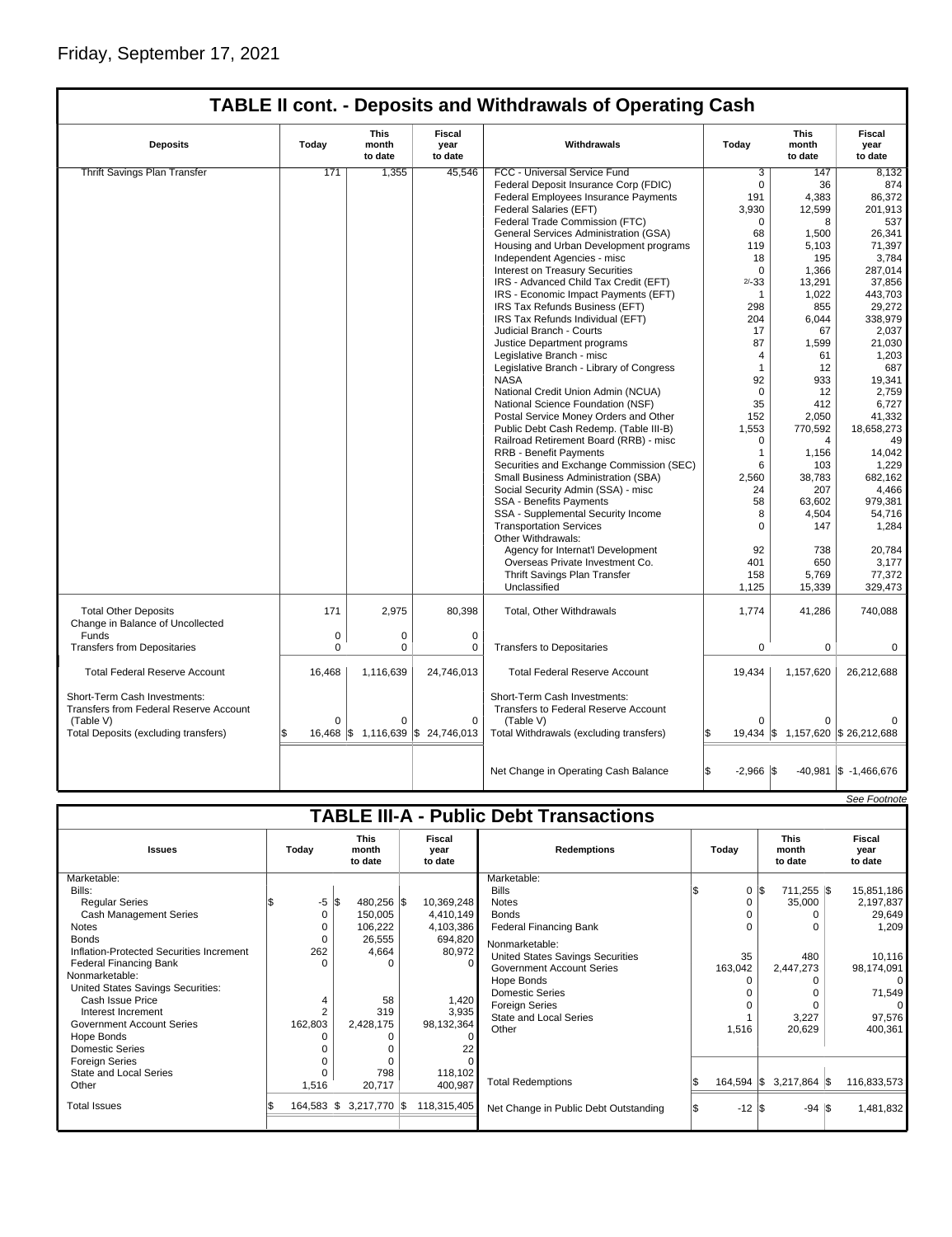| <b>TABLE III-B - Adjustment of Public Debt</b><br><b>Transactions to Cash Basis</b>                                                                                                                                                                                                                                                                                              |           |                                                    |            |                                                                       |                                                                            |  |  |  |  |  |  |
|----------------------------------------------------------------------------------------------------------------------------------------------------------------------------------------------------------------------------------------------------------------------------------------------------------------------------------------------------------------------------------|-----------|----------------------------------------------------|------------|-----------------------------------------------------------------------|----------------------------------------------------------------------------|--|--|--|--|--|--|
| <b>Transactions</b>                                                                                                                                                                                                                                                                                                                                                              | Today     |                                                    |            | <b>This</b><br>month<br>to date                                       | <b>Fiscal</b><br>year<br>to date                                           |  |  |  |  |  |  |
| Public Debt Cash Issues:<br>Public Debt Issues (Table III-A)<br>Premium on New Issues<br>Discount on New Issues:<br>Bills (-)<br>Bonds and Notes (-)<br>Federal Financing Bank (-)<br>Government Account Transactions (-)<br>Hope Bonds (-)<br>Interest Increment on United States<br>Savings Securities (-)<br>Inflation-Protected Securities Increment                         | \$        | 164,583<br>O<br>0<br>0<br>n<br>162,803<br>2<br>262 | 1\$        | 3,217,770<br>542<br>108<br>480<br>0<br>2,428,175<br>0<br>319<br>4.664 | \$18,315,405<br>22,767<br>2,808<br>30,370<br>98,132,364<br>3.935<br>79,408 |  |  |  |  |  |  |
| <b>Total Public Debt Cash Issues</b><br>Deposited in Federal Reserve Account<br><b>Public Debt Cash Redemptions:</b><br>Public Debt Redemptions (Table III-A)<br>Premium on Debt Buyback Operation<br>Discount on Debt Buyback Operation (-)<br>Federal Financing Bank (-)<br>Government Account Transactions (-)<br>Hope Bonds (-)<br><b>Total Public Debt Cash Redemptions</b> | \$<br>l\$ | 1,515<br>164,594<br>O<br>o<br>o<br>163,042<br>O    | 1\$<br>1\$ | 784,566<br>3,217,864<br>O<br>0<br>0<br>2,447,273<br>O                 | \$20,089,286<br>\$16,833,573<br>Ω<br>n<br>1,209<br>98,174,091<br>O         |  |  |  |  |  |  |
| Withdrawn from Federal Reserve Acct.                                                                                                                                                                                                                                                                                                                                             | l\$       | $1,553$ $\sqrt{3}$                                 |            |                                                                       | 770,592 \$18,658,273                                                       |  |  |  |  |  |  |

| <b>TABLE III-C - Debt Subject to Limit</b>                                        |                           |                                                                            |                                                                                                     |                           |  |  |  |  |  |  |  |
|-----------------------------------------------------------------------------------|---------------------------|----------------------------------------------------------------------------|-----------------------------------------------------------------------------------------------------|---------------------------|--|--|--|--|--|--|--|
|                                                                                   | Closing                   | Opening balance                                                            |                                                                                                     |                           |  |  |  |  |  |  |  |
| <b>Balance Transactions</b>                                                       | balance<br>todav          | Today                                                                      | <b>This</b><br>month                                                                                | Fiscal<br>year            |  |  |  |  |  |  |  |
| Debt Held by the Public<br>Intragovernmental Holdings<br><b>Total Public Debt</b> | \$22,278,262<br>6,148,962 | \$22,284,197<br>6,143,038                                                  | \$22,254,544<br>6,172,774                                                                           | \$21,018,952<br>5,926,439 |  |  |  |  |  |  |  |
| Outstanding<br>Less: Debt Not<br>Subject to Limit:                                | 28,427,223                | 28,427,235                                                                 | 28,427,317                                                                                          | 26,945,391                |  |  |  |  |  |  |  |
| Other Debt                                                                        | 478                       | 478                                                                        | 478                                                                                                 | 478                       |  |  |  |  |  |  |  |
| <b>Unamortized Discount</b>                                                       | 19,254                    | 19,266                                                                     | 19,348                                                                                              | 17,271                    |  |  |  |  |  |  |  |
| <b>Federal Financing Bank</b>                                                     | 6,053                     | 6,053                                                                      | 6,053                                                                                               | 7,262                     |  |  |  |  |  |  |  |
| Hope Bonds                                                                        | ŋ                         | ი                                                                          | o                                                                                                   | n                         |  |  |  |  |  |  |  |
| Plus: Other Debt Subject to Limit<br><b>Guaranteed Debt of</b>                    |                           |                                                                            |                                                                                                     |                           |  |  |  |  |  |  |  |
| Government Agencies                                                               | $\Omega$                  | $\Omega$                                                                   | $\Omega$                                                                                            | $\Omega$                  |  |  |  |  |  |  |  |
| <b>Total Public Debt</b>                                                          |                           |                                                                            |                                                                                                     |                           |  |  |  |  |  |  |  |
| Subject to Limit                                                                  |                           |                                                                            | $\frac{1}{2}$ 28,401,438 $\frac{1}{2}$ 28,401,438 $\frac{1}{2}$ 28,401,438 $\frac{1}{2}$ 26,920,380 |                           |  |  |  |  |  |  |  |
| <b>Statutory Debt Limit</b>                                                       |                           | $\frac{1}{2}$ 28,401,463 $\frac{1}{2}$ 28,401,463 $\frac{1}{2}$ 28,401,463 |                                                                                                     | SUSP-1                    |  |  |  |  |  |  |  |
|                                                                                   |                           |                                                                            |                                                                                                     |                           |  |  |  |  |  |  |  |

See Footnote

| <b>TABLE IV - Federal Tax Deposits</b>                                                                                                                                                                                                 |       |                                                  |     |                                                         |     |                                                                      |
|----------------------------------------------------------------------------------------------------------------------------------------------------------------------------------------------------------------------------------------|-------|--------------------------------------------------|-----|---------------------------------------------------------|-----|----------------------------------------------------------------------|
| Classification                                                                                                                                                                                                                         | Today |                                                  |     | <b>This</b><br>month<br>to date                         |     | <b>Fiscal</b><br>year<br>to date                                     |
| Withheld Income and Employment Taxes<br>Individual Income Taxes<br><b>Railroad Retirement Taxes</b><br>Excise Taxes<br><b>Corporation Income Taxes</b><br><b>Federal Unemployment Taxes</b><br>Estate and Gift Taxes & Misc IRS Rcpts. | \$    | $9,343$ \$<br>1,330<br>28<br>25<br>241<br>1<br>3 |     | 152,326<br>42,057<br>256<br>3,733<br>83,178<br>23<br>74 | l\$ | 2,650,182<br>375,964<br>5,119<br>70,644<br>393,021<br>6,377<br>4,612 |
| Total                                                                                                                                                                                                                                  | \$    | 10,971                                           | S.  | 281,648                                                 | 1\$ | 3,505,919                                                            |
| Cash Federal Tax Deposits:<br><b>Direct</b><br><b>Through Depositaries</b>                                                                                                                                                             | \$    | 40<br>9,879                                      | l\$ | 1,502<br>272,941                                        | l\$ | 29,963<br>3,364,674                                                  |
| <b>Total Cash FTD's</b>                                                                                                                                                                                                                | \$    | 9,919                                            | l\$ | 274,443                                                 | 1\$ | 3,394,637                                                            |
| <b>Inter-agency Transfers</b>                                                                                                                                                                                                          |       | 1,052                                            |     | 7,206                                                   |     | 111,282                                                              |
| Total                                                                                                                                                                                                                                  | \$    | 10,971                                           | 1\$ | 281,648                                                 | 1\$ | 3,505,919                                                            |
|                                                                                                                                                                                                                                        |       |                                                  |     |                                                         |     |                                                                      |

|                                              |  |          |     |          |          |     | <i>oee roomole</i> |  |  |  |  |
|----------------------------------------------|--|----------|-----|----------|----------|-----|--------------------|--|--|--|--|
| <b>TABLE V - Short-Term Cash Investments</b> |  |          |     |          |          |     |                    |  |  |  |  |
|                                              |  |          |     |          |          |     |                    |  |  |  |  |
| <b>Balance Transactions</b>                  |  | Α        | c   | Total    |          |     |                    |  |  |  |  |
| Opening Balance Today<br>Deposits:           |  | $\Omega$ | 1\$ | 0        | I\$<br>0 | IS. |                    |  |  |  |  |
| <b>Transfers to Depositaries</b>             |  | 0        |     | $\Omega$ | $\Omega$ |     |                    |  |  |  |  |
| <b>Special Direct Investment</b>             |  | O        |     | $\Omega$ | 0        |     |                    |  |  |  |  |
| Term Investment                              |  | O        |     | $\Omega$ | 0        |     |                    |  |  |  |  |
| Repo Investment                              |  | O        |     | $\Omega$ | 0        |     |                    |  |  |  |  |
| Withdrawals:                                 |  |          |     |          |          |     |                    |  |  |  |  |
| <b>Treasury Initiated</b>                    |  | $\Omega$ |     | $\Omega$ | $\Omega$ |     |                    |  |  |  |  |
| Depositary Initiated                         |  | O        |     | $\Omega$ | O        |     |                    |  |  |  |  |
| <b>Special Direct Investment</b>             |  | O        |     | $\Omega$ | 0        |     |                    |  |  |  |  |
| <b>Term Investment</b>                       |  | 0        |     | $\Omega$ | 0        |     |                    |  |  |  |  |
| Repo Investment                              |  | O        |     | $\Omega$ | 0        |     |                    |  |  |  |  |
| Closing Balance Today                        |  | $\Omega$ | I\$ | $\Omega$ | I\$<br>0 | IS  |                    |  |  |  |  |

| <b>TABLE VI - Income Tax Refunds Issued</b> |     |         |     |                                 |  |                           |  |  |  |  |  |
|---------------------------------------------|-----|---------|-----|---------------------------------|--|---------------------------|--|--|--|--|--|
| Classification                              |     | Today   |     | <b>This</b><br>month<br>to date |  | Fiscal<br>year<br>to date |  |  |  |  |  |
| IRS - Advanced Child Tax Credit (Checks)    | l\$ | 0       | 1\$ | $1.874$ S                       |  | 8,033                     |  |  |  |  |  |
| IRS - Advanced Child Tax Credit (EFT)       |     | $2/-33$ |     | 13.291                          |  | 37.856                    |  |  |  |  |  |
| IRS - Economic Impact Payments (Checks)     |     | 258     |     | 755                             |  | 86.818                    |  |  |  |  |  |
| IRS - Economic Impact Payments (EFT)        |     |         |     | 1,022                           |  | 443.703                   |  |  |  |  |  |
| IRS Tax Refunds Business (Checks)           |     | 66      |     | 3.260                           |  | 66,557                    |  |  |  |  |  |
| IRS Tax Refunds Business (EFT)              |     | 298     |     | 855                             |  | 29.272                    |  |  |  |  |  |
| IRS Tax Refunds Individual (Checks)         |     | 626     |     | 2.677                           |  | 64.607                    |  |  |  |  |  |
| IRS Tax Refunds Individual (EFT)            |     | 204     |     | 6,044                           |  | 338.979                   |  |  |  |  |  |
|                                             |     |         |     |                                 |  |                           |  |  |  |  |  |

See Footnote

## **Daily Treasury Statement Footnotes:**

### **General Footnotes and Statements:**

This statement summarizes the United States Treasury's cash and debt operations for the Federal Government. Treasury's operating cash is maintained in an account at the Federal Reserve Bank of New York and in short-term cash investments. Treasury minimized and then suspended its short-term cash investment program beginning in November 2008, but anticipates investing again when market conditions warrant. Major information sources include: Federal Reserve Banks, Treasury Regional Financial Centers, Internal Revenue Service Centers, various electronic systems, and information on the Public Debt. Information is presented on a modified cash basis. Deposits are reflected as received and withdrawals are reflected as processed.SOURCE: Bureau of the Fiscal Service, Department of the Treasury. Note: The Daily Treasury Statement (DTS) is available by 4:00 p.m. the following business day on the Fiscal Service website https://fiscal.treasury.gov/reports-statements/dts/. For more information, call the Cash Reporting Branch at 202-874-9789.

#### **TABLE II – Deposits and Withdrawals of Operating Cash**

1/Reported as a negative amount due to a return/reversal of \$29 million.